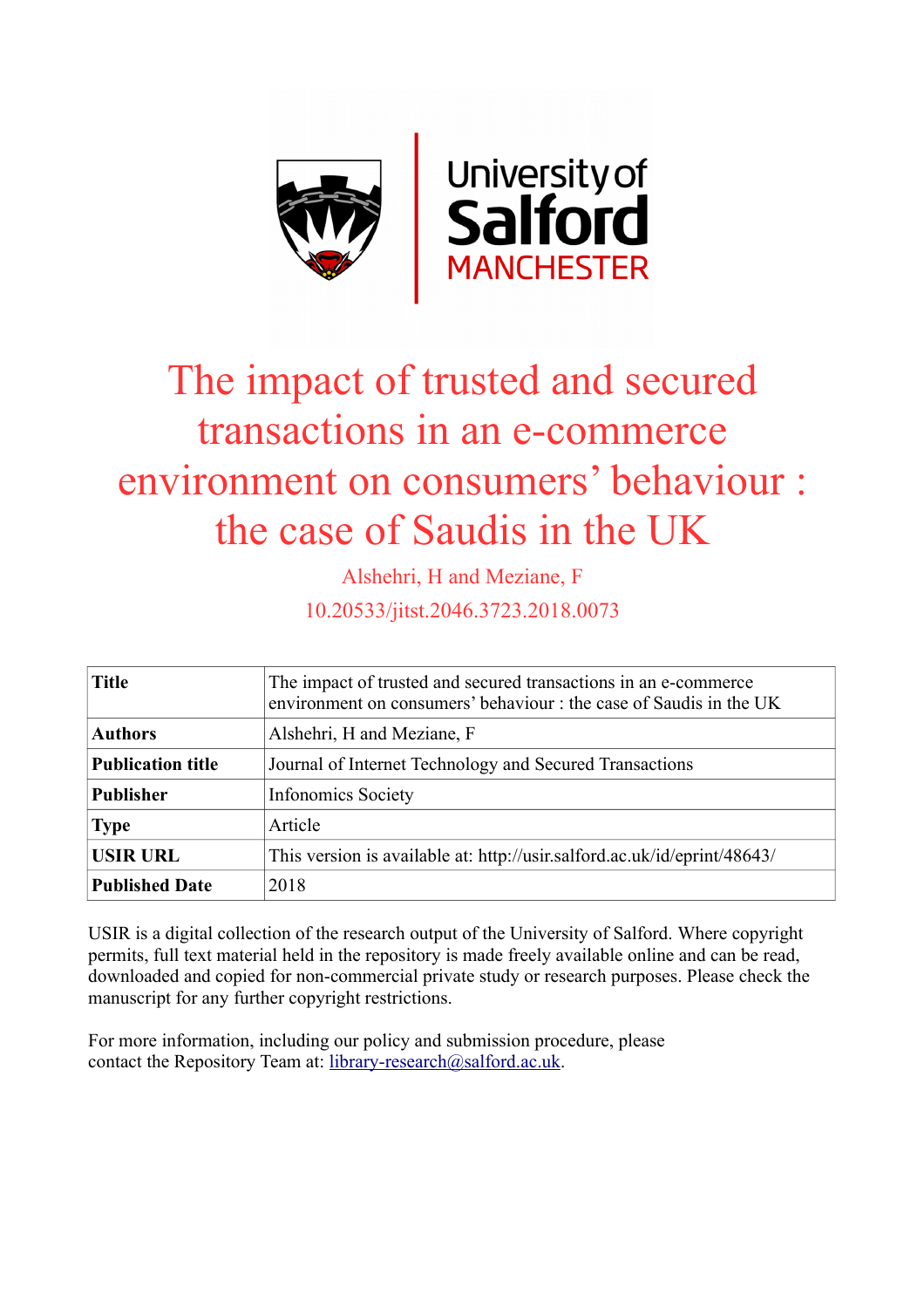# **The Impact of Trusted and Secured Transactions in an E-Commerce Environment on Consumers' Behaviour: The Case of Saudis in the UK**

Haya Alshehri, Farid Meziane *University of Salford, UK* 

#### **Abstract**

*The work reported in this paper is part of a larger study that attempts to compare the online activities of Saudis living in Saudi Arabia and those living in the United Kingdom (UK). The study aims to answer the question on whether the environment plays a key role and impact on the activities of Saudis online customers. This paper deals only with the research conducted in the UK and attempts to understand the activities and perception of Business to Customer (B2C) E-Commerce (EC) among Saudis living in the UK. This study tries to assess the impact of the environmental change on the online shopping behaviour. Quantitative data was collected from 169 Saudis living in the UK. Trust in both security and payment (SP) were tested as well as nine hypotheses. The results confirm that there is a high number of Saudi residents living in the UK trusting the security and payment systems when engaging in online transactions in the UK. Furthermore, the outcomes of hypotheses testing show that the new secured and trusted environment affects Saudis consumers in the UK. Hence, these primary results suggest that the environment plays an important role in changing the shopping behaviors of online customers.* 

# **1. Introduction**

Over the last two decades, E-Commerce is one of the most discussed themes in business, and much research has been conducted on various issues related to it. E-Commerce allows companies to access new customers and markets, as items and services can be offered to more geographically-dispersed buyers [14]. Zhu [23] identified many risks as E-Commerce increases and develops, and emphasised on the impacts of this phenomenon on economies, politics and the law. E-Commerce is developed in the Western world but struggles to achieve the same success in developing countries. The UK is one of the most developed countries in Western Europe in its use of B2C E-Commerce, and thus forms a useful case for examining how success is achieved in this respect. Researchers have explored E-Commerce in the UK from different viewpoints. For example, Matlay & Addis [7] investigated the views of small companies' managers and owners in the UK and

found that they are aware of the potential advantages to be gained from using Information and Communication Technologies (ICT) and E-Commerce. According to the Centre for Retail Research (CRR) [2], the UK online share of retailing was expected to rise from 12.1% in 2013 to 13.5% in 2014 but actually reached 15.8%. Kamalabadi et al. [16] have observed that many companies in developing countries are in the initial phases of implementing E-Commerce.

The poor security of the online environment with respect to personal information being illegally accessed is a major challenge to E-Commerce [10] and the optimal use of security measures is essential to create the trustworthiness needed to assist the growth of B2C E-Commerce [3]. Hence, steps must be taken by online retailers to prevent security breaches and fraud, and this means that all potential security problems should be recognised, identified, controlled, and effectively managed/prevented [9]. The purpose of this study is to investigate the environmental influence affecting Saudi citizens in using B2C E-Commerce with regards to their perspective on security and payment in an advanced E-Commerce environment such as the UK. We will endeavour to answer the question based on the outcomes of previous studies.

The data collected from a questionnaire survey of 169 Saudi citizens living in the UK is the basis of the results reported in this paper. The key factors that were tested are the influences of security and the online payment systems. The following questions were asked to investigate security and online payment systems for B2C E-Commerce websites. Each question is labeled as Security and Payment (SP) from statement 1-9.

- I do not mind providing my payment details to the UK companies (SP-statement 1);
- I do not mind providing my payment details to overseas companies (SP- statement 2);
- I prefer companies that provide different payment methods (SP- statement 3);
- Companies must have a secure payment system (SP- statement 4);
- Companies should make the security of the payments clear on their websites (SP- statement 5);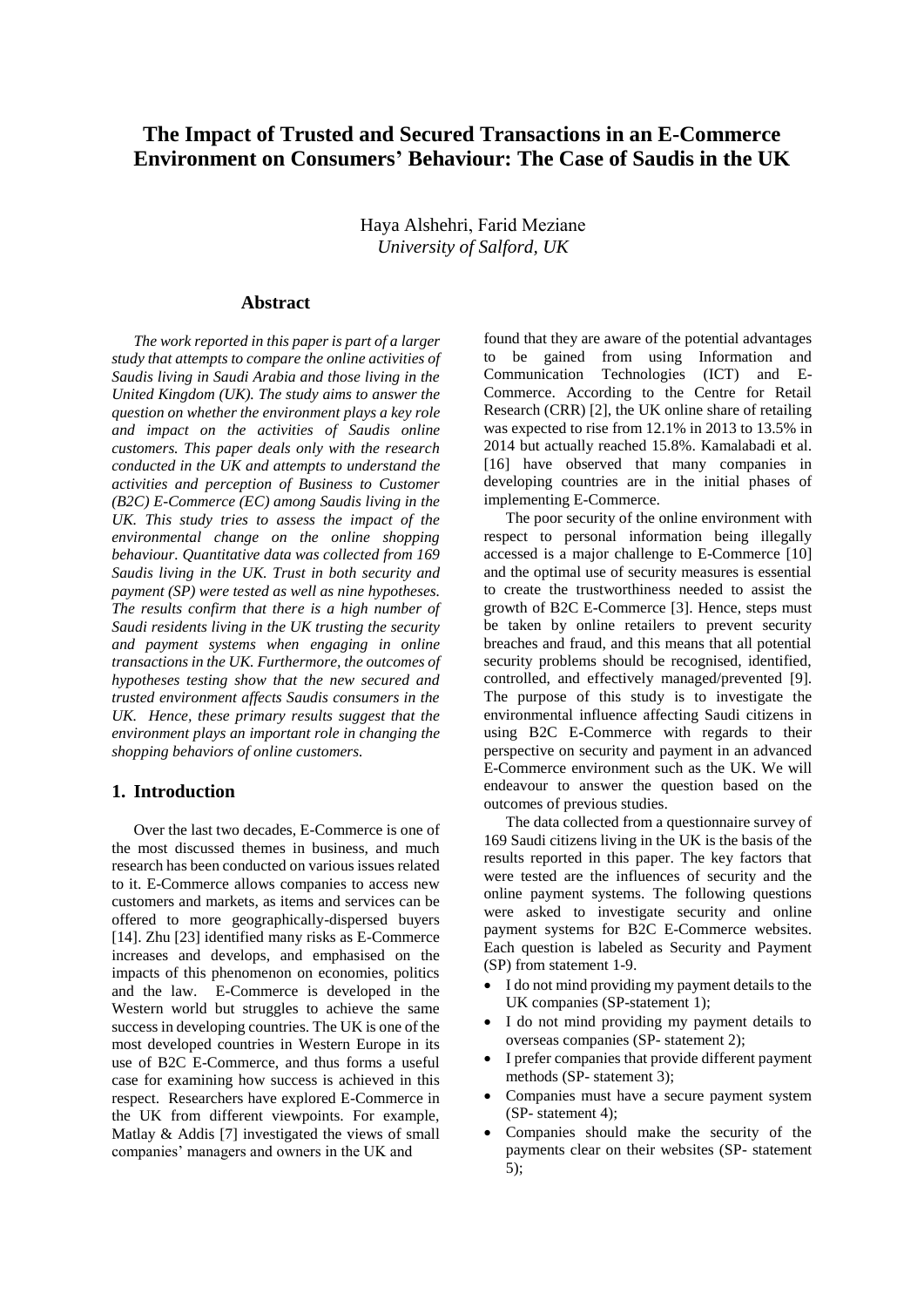- The technology used to protect online payments is very important (SP- statement 6);
- I do not mind for my payment details to be stored by the company for future transactions (SPstatement 7);
- It is important that companies' websites have a guidance explaining the payment method (SPstatement 8);
- I will buy online if my bank guarantees my transaction to be safe (SP- statement 9).

There are also nine main hypotheses in total  $(H<sub>1</sub>,$  $H_2$ ,  $H_3$ ,  $H_4$ ,  $H_5$ ,  $H_6$ ,  $H_7$ ,  $H_8$  and  $H_9$ ) that were tested and subjected to the Chi-Square Test. These will be discussed in detail in the findings section. The remaining of the paper is structured as follows. In section 2 we provide a background review for this study in the form of a literature review and in section 3 the research methodology is described. The findings and analysis of this research are presented in section 4 and discussed in section 5. Finally, the paper concludes in section 6.

#### **2. Literature Review**

#### **2.1. Background**

In this age of technological growth, E-Commerce is one of the important developments around the world in the business and commerce areas. With such growth, E-Commerce is essentially changing countries' economies and the commercial methods by which they are managed [16]. Since online companies that are effective in their conduct of business, promote satisfaction and loyalty amongst their customers, who return to them in the sound knowledge that their purchasing will be trouble-free [14]. Mostafaeipour [1] stated that the benefit associated with E-Commerce is the savings which are possible for parties to a purchase/sale transaction to realise, since transportation, paperwork, and timewasting are all reduced. In fact, the situation is similar in many developing countries where ICT infrastructures are still in their infancy and therefore do not support the development of E-Commerce [21]. AlGhamdi et al. [18] noted that with respect to E-Commerce, the growth in Saudi Arabia has not met its initial predictions and is not what is expected from a nation with such importance in the global economy. In addition, Companies in Saudi Arabia do not appear to be following the developed countries' rapid growth in E-Commerce [18]. Therefore, Alshehri and Meziane [5] reported that there is an absence of studies that show a good understanding of how Saudi customers behave with regards to shopping online

when they live in a developed country and then attempt to recreate similar environment back home to assist the growth of E-Commerce.

#### **2.2. Trust**

Trust is an important factor and plays a key role in E-Commerce activities because customers and vendors do not see each other. It is vital to ensure the success of E-Commerce that is fundamentally different from traditional business [21]. One of the major obstacles for the adoption and development of E-Commerce is the lack of trust [21], and the trust deriving from this kind of personal interaction plays a significant role in various social and economic backgrounds where doubt and dependency may perhaps be key ingredients [1]. Trust is even more important for the younger generations as they form the largest part of the internet users and spend more on E-Commerce [8]. Over 50% of the Saudis population use the Internet between one to ten hours per day and about 70% use the Internet more than once a day [6]. The recognized important issues in B2C in Saudi Arabia are "the user interface quality, service information quality, security risk perception, and privacy perception" [12]. AlGhamdi et al. [18] reported that the anxiety about 'stolen credit cards numbers' is sometimes stated together with the inability 'in providing a secure payment platform' as the main reasons for Saudis to not engage in E-Commerce. Two of their interviewed participants stated that "buying from outside Saudi Arabia is safer than buying from an e-retailer inside Saudi Arabia" and "people have perceptions that Arabic e-retailers are not trustworthy''.

#### **2.3. Security and Payment Systems**

Many studies have shown that payment systems are the main obstacles to the development of E-Commerce. Malhotra et al. [17] found that information privacy features as one of the main obstacles to the development of E-Commerce and this was confirmed by the study conducted by Belanger et al [3]. The worry about personal information being stolen as a result of insecure systems in E-Commerce companies is significant [11] and online payment systems have been acknowledged as a key trust concern [20]. It is recommended that payment methods, information together with an explanation should be include on the website for all the steps that customers follow to make a payment [19,13]. In this respect, Zhu [23] suggests the implementation of various strategies to increase security awareness among businesses, including educational and training initiatives in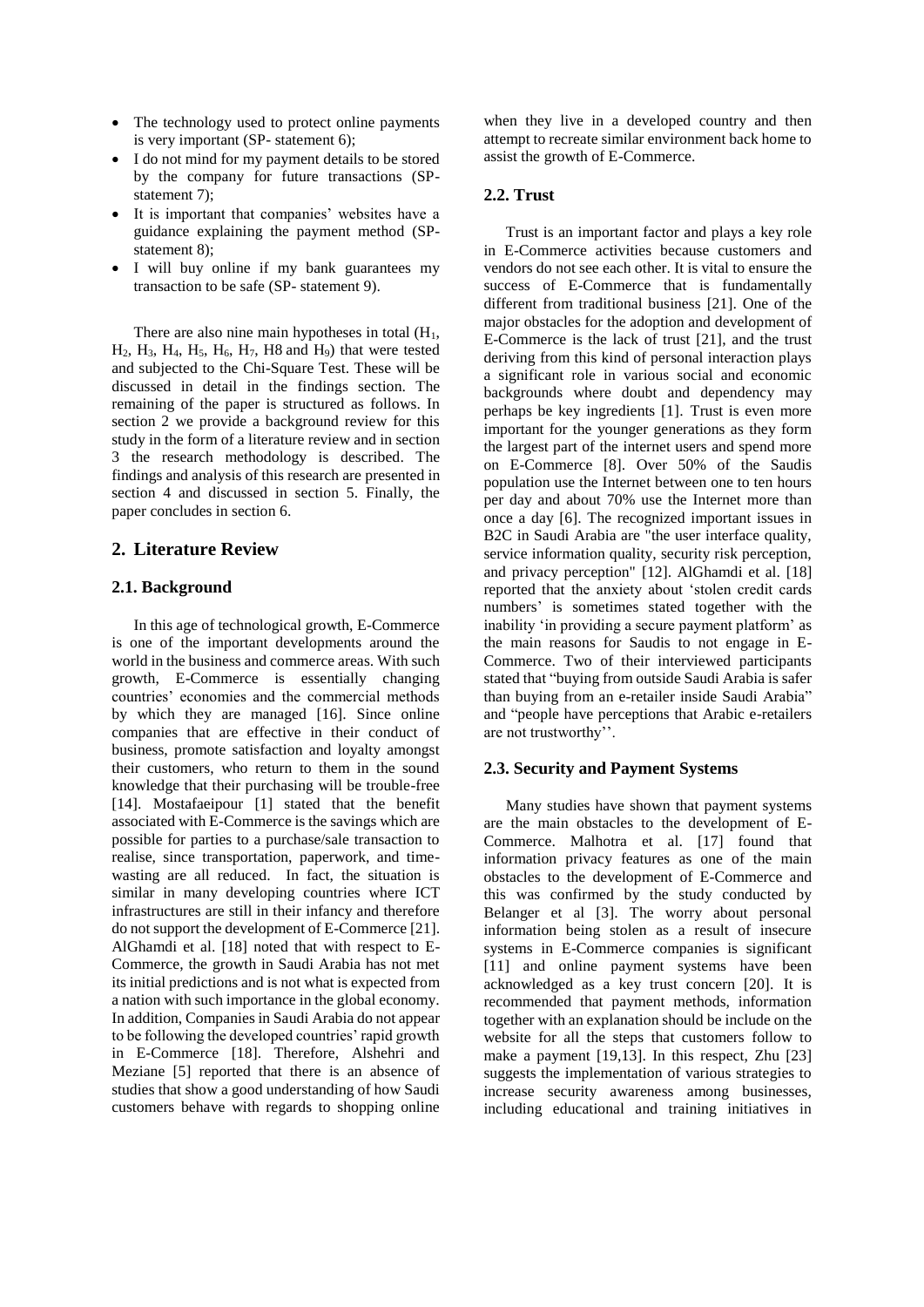respect to E-Commerce, and efforts to support the development of techniques for E-Commerce security and to build environments for the promotion of effective E-Commerce [23]. Customers all around the world want to safeguard their personal financial information and do have concerns about their information being captured by hackers [15]. The present infrastructure in Saudi Arabia is not sufficiently trustworthy to instill complete confidence in Saudi customers to disclose their financial details over the Internet [4], and consequently, the method of payment is a foremost problem which must be solved [1]. It was outlined that security and online payment are one of the key factors that impact on Saudi online customers to buy or not to buy when they live overseas [5]. In the Saudi context, several issues are currently causing the slow development of E-Commerce, and the lack of effective payment systems, and the difficulties encountered in transacting with banks are among these [22]. As instant first step forward, the companies involved in B2C E-Commerce have a duty to publish more information about the security of their payment systems information online.

## **3. Research Methodology**

As outlined in the above sections, the results reported in this study are based on the outcomes from earlier research. Quantitative data was applied in this part of the study. A pilot investigation was used to evaluate the questionnaires to develop data validity and reliability. It was distributed in different cities of the UK and include Manchester, Liverpool, London, Norwich, Cardiff and Bangor. The questionnaire was developed following a logical order, starting, with respondents' demographic data, then followed by sections looking at their usage of the Internet. The next unit is to investigate their experiences in using E-Commerce. The last section contains the independent factors and consist of "ICT infrastructure, Culture, Payment, Security, Privacy, Integrity, Personal Information and Fulfillment of Transactions". The participants were requested to provide their belief on whether they agreed or disagreed with each item using the Likert scale of 1- 5 where 1 was "strongly disagree" and 5 was "strongly agree. In addition, Statistical Package for the Social Sciences (SPSS) software was used to analyze this part of the study. Frequency and percentages were also used and presented in the form of Figures and Tables. The Chi-Square Test was conducted to test the hypothesis of this study.

## **4. Finding**

# **4.1. Demographic and additionalInformation**

Figure 1 summarises the demographic information of Saudi citizens living in the UK of the respondents' sample and these were as follows: 80 were males (47.3%) and 89 females (52.7%); the age group 25-34 was the largest, containing 79 respondents (46.7%), and the age group over 55 was the smallest with just one respondent (6%). With respect of the education levels, the largest group comprised respondents with a bachelor's degree and their number was 65 representing 38.5% of the sample.

In terms of location, Figure 2. illustrates that the respondents were spread throughout the UK. The middle region attracted the highest number of respondents with 67.5%, followed by the west with 27.8%. With respect to income, 31.4% of the respondents earned between 4,000RS (Saudi Riyal) and 8,000RS, and 5.3% earned over 20,000RS. In terms of occupation, 39.1% of the sample were students, 37.9% were in employment, and 17.8% were the spouses of Saudis [5].



Figure 1. Demographic Information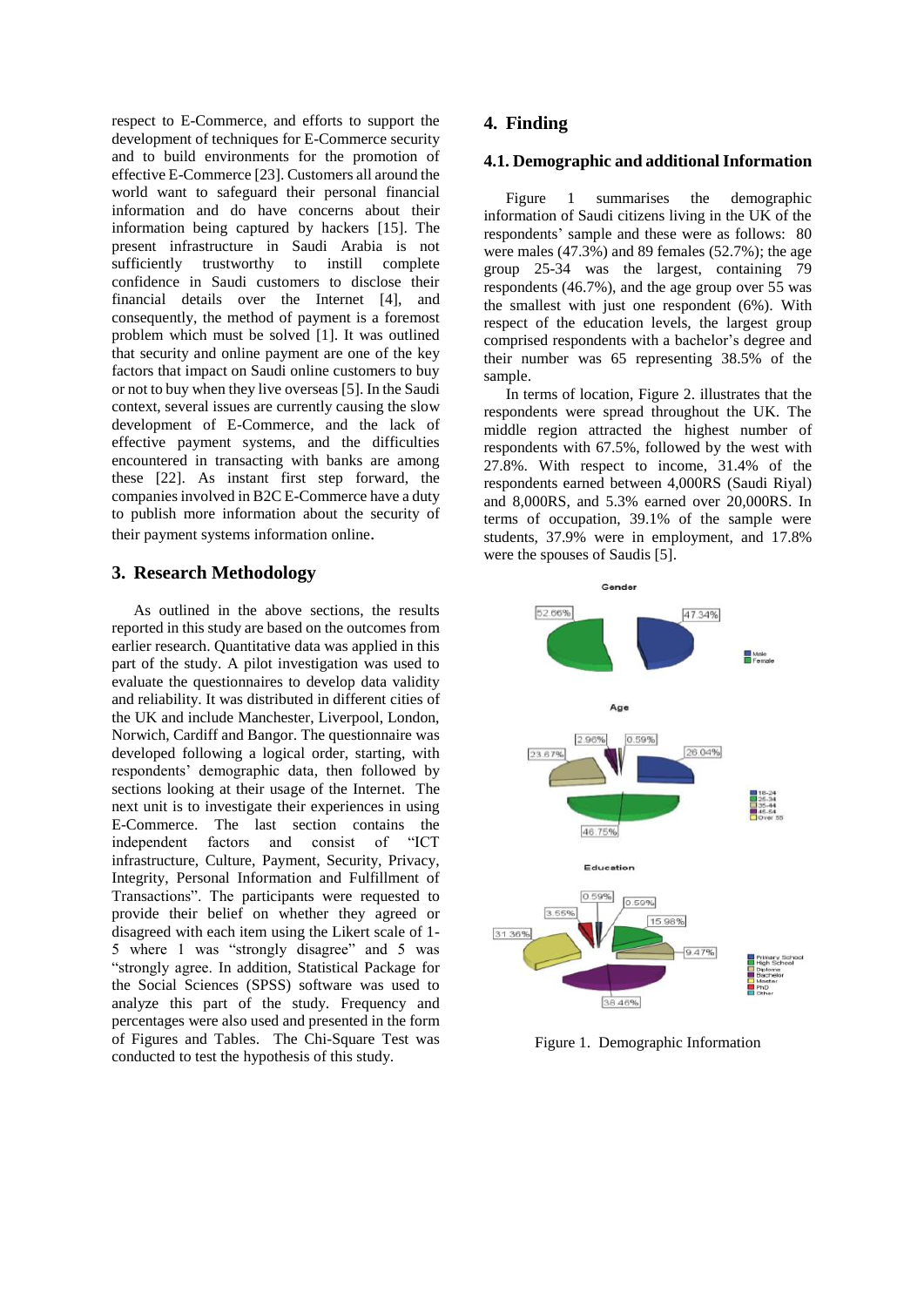

Figure 2. Demographic Information

In addition, Table 1. Shows in respect to their websites usage it was shown that 29% buy only from UK retailers, and 20.1% buy only from overseas retailers. Furthermore, 22.5% buy from both UK and overseas online retailers.

| *Item                                      |                           | N  | $\%$ |
|--------------------------------------------|---------------------------|----|------|
|                                            | Overseas retailers        | 34 | 20.1 |
|                                            | UK retailers              | 49 | 29.0 |
|                                            | Other                     | 2  | 1.2  |
|                                            | I do not know             | 3  | 1.8  |
| From which websites do you buy? (Location) | Saudi, and overseas       | 4  | 2.4  |
|                                            | retailers                 |    |      |
|                                            | Saudi, overseas and UK    | 9  | 5.3  |
|                                            | retailers                 |    |      |
|                                            | Saudi and UK retailers    | 6  | 3.6  |
|                                            | Overseas and UK retailers | 38 | 22.5 |
|                                            | All that apply            | 2  | 1.2  |

Table 1. Websites usage

Table 2 presents the findings regarding E-Commerce readiness, revealing that just under half (48.5%) of the sample believed they were ready to use the Internet as their main shopping medium, while just over half (51.5%) felt they were not.

Table 2. E-Commerce Readiness

| Question                     |    | Yes      | No |               | Total |               |
|------------------------------|----|----------|----|---------------|-------|---------------|
| Are you<br>ready to use      | #  | %        | #  | $\frac{0}{0}$ | #     | $\frac{0}{0}$ |
| the Internet<br>as your main | 82 | 48.<br>5 | 87 | 51<br>.5      | 169   | 100           |
| shopping<br>medium?          |    |          |    |               |       |               |
| UK?                          |    |          |    |               |       |               |

Table 3 shows the online shopping habits of Saudis living in the UK, from which it can be seen that from the sample, 60.4% only use websites where the language is English, 6% only use websites in Arabic, whereas 25.4 use both languages.

Table 3. Languages usage

| <b>Items</b>   | Description | Frequency | Percent |
|----------------|-------------|-----------|---------|
|                |             |           |         |
| which<br>From  | Arabic      |           | .6      |
| websites<br>do | English     | 102       | 60.4    |
| buy?<br>you    | Both        | 43        | 25.4    |
| (Language)     | Other       |           |         |

## **4.2. Analysis of Security and Payment**

The following Figures show the analysis of all statements stated in the introduction section. The results are reported in percentages.



Figure 3. SP- statement 1

Figure 1 concerns whether people do mind in providing their payment details to the UK companies. The results obtained are as follows: 3.5% agree strongly, 16.5% disagree strongly, 28.9% agree, 13.6% disagree. Hence, there was a fairly balanced response with 32.4% of respondents in agreement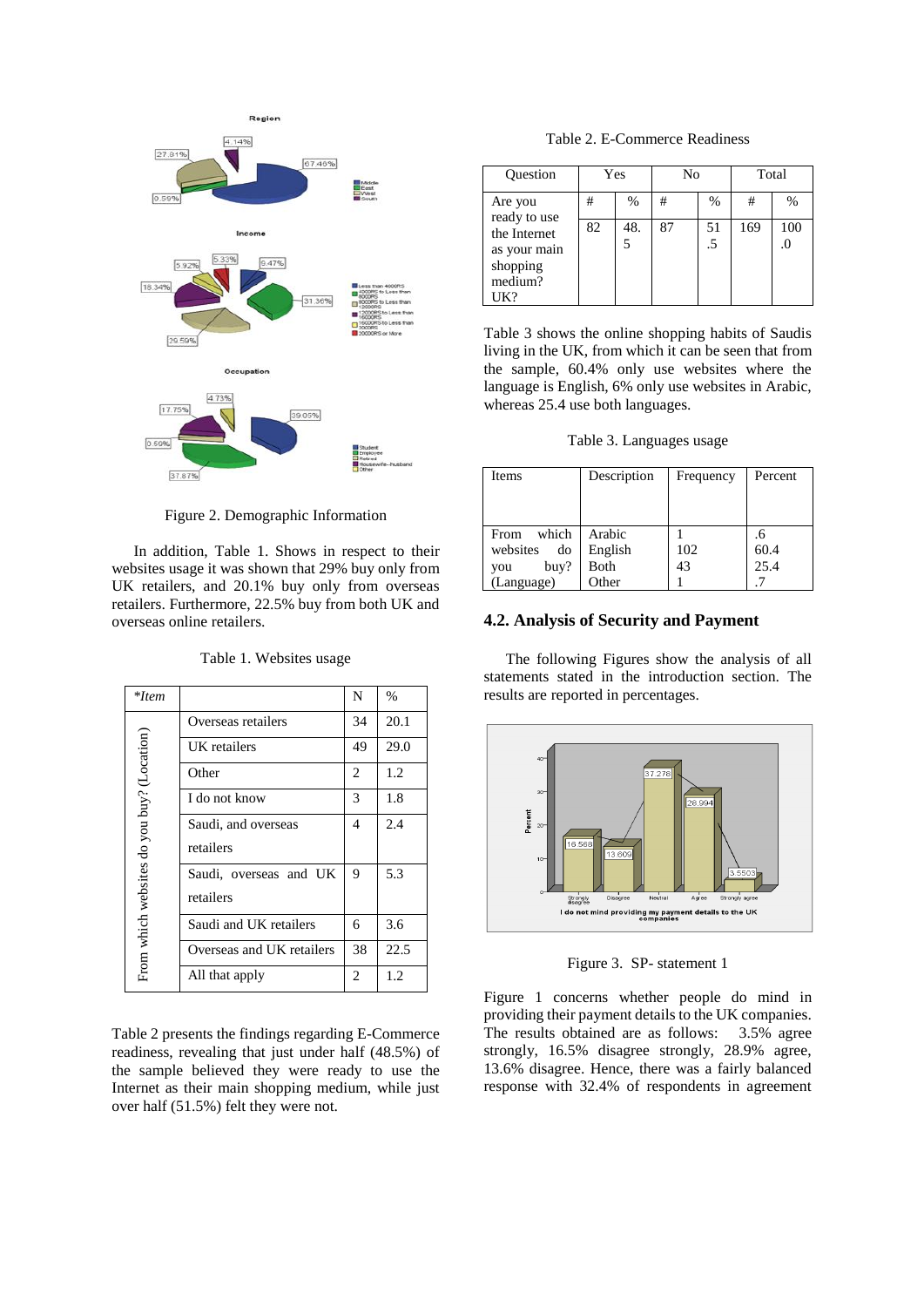and 30.1% not. A very large percentage (37.2%) did not give their opinion and recorded a neutral answer.



Figure 4. SP- statement 2

Figure 2 concerns whether people mind providing their payment details to overseas companies. The results obtained are as follows: 11.8% agree strongly, 4.7% disagree strongly, 49.7% agree, and 10% disagree. Hence, 61.5% agree that they do not object to providing their payment details to overseas companies while 14.7% disagree with the statement. However, almost one quarter (23.6%) were not sure what they felt and recorded a neutral answer.



Figure 5. SP- statement 3

Figure 3 refers to the statement that people prefer companies that provide different payment methods, and from this we can see that 33.1% agree strongly, 1.7% disagree, 49.1% agree, and 1.7% disagree. Overwhelmingly, a majority of 82.2% agree with this statement and only 3.4% disagree, so it is clear that most people prefer the opportunity to choose from different payment methods. However, 14.2% provided a neutral response.



Figure 6. SP- statement 4

Figure 4 relates to the statement that people believe companies must have a secure payment system, and in the reported answers, response 86.3% agree strongly, 0.5 % disagree, strongly, and 10% agree. Hence, the vast majority of the sample (96.3%) think it is necessary for online sellers to have a secure payment system, and only 0.5% disagree. A small percentage (2.9%) gave a neutral answer.



Figure 7. SP- statement 5

Figure 5 indicates whether people believe that companies should make the security of their payments clear, which means companies should make a statement on their websites to the effect that all payments are secure. In this respect 82.2% agree strongly that they should, only 0.5% disagree strongly, 13% agree, and only 0.5% disagree. Therefore, overall, 95.2% agree and 1% disagree with this idea, pointing to the need for companies to make the security of the payments clear on their websites.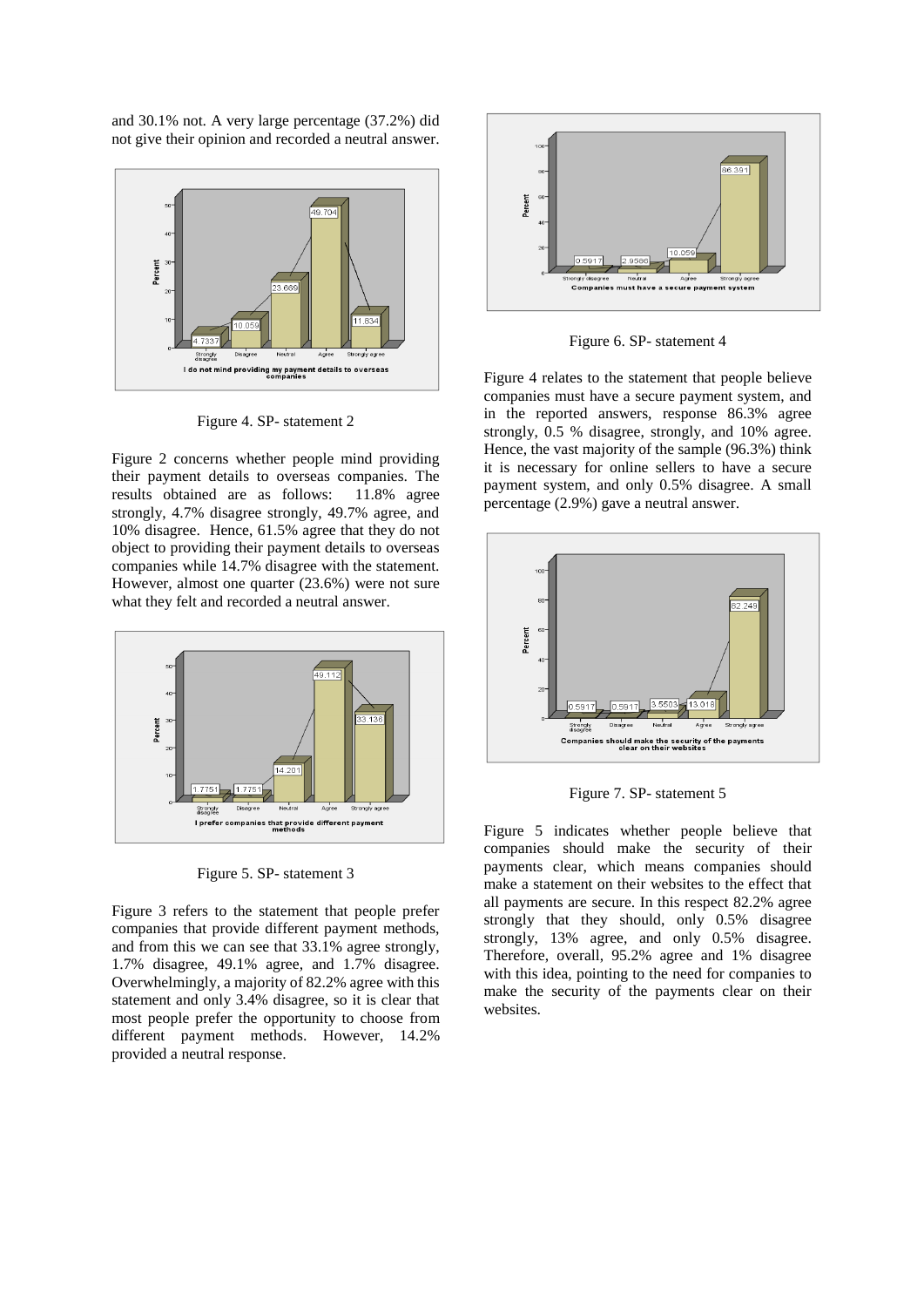

Figure 8. SP- statement 6

A small percentage of 3.5% gave a neutral answer. Figure 6 shows whether people believe that the technology used to protect online payment is very important, which means that they expect the companies to pay attention to the use of technology. Responses to this statement are as follow: 79.2% agree strongly, only 0.5% disagree strongly, 14.7% agree, and only 1.1% disagree. Therefore, in total, 93.9% agree 1.6% disagree, showing a very large majority of respondents are concerned with the protection of their online payments. A small percentage (4.1%) of the sample did not give an opinion other than to be neutral.



Figure 9. SP- statement 7

Figure 7 refers to whether people are happy for their payment details to be stored by the company for future transactions, and this shows that 21.8% agree strongly, 15.9% disagree strongly, 26% agree, and 14.2% disagree. Therefore, overall, 47.8% do not mind that their payment details are being stored for future transactions, whilst 30.1% do. This is clearly a majority who are happy with that situation. However, almost one quarter of the sample (21.8%) had not made up their minds and gave a neutral answer.



Figure 10. SP- statement 8

Figure 8 concerns the statement that people believe that it is important that companies' websites contain guidance explaining the payment method, and for this statement, 57.3% agree strongly, only 0.5% disagree strongly, 34.9% agree, and only 1.7% disagree. Therefore, as whole, a large majority of 92.2% agree and only 2.2% disagree, thus confirming the importance of companies providing comprehensive instructions regarding the payment method. A small number of respondents (5.3%) did not offer an opinion and simply recorded a neutral answer.



Figure 11. SP- statement 9

Figure 9 reveals whether people will buy online if their bank guarantees their transactions to be safe. In this respect, 63.3% agree strongly that they would do so in this situation, 26.6% agree, and a very small percentage (2.3%) disagree. Consequently, a majority of 89.9% of the sample are happy to buy online if they are supported in this way by their bank, and only 2.3% are not. A small percentage (7.6%) were not sure either way and gave a neutral answer.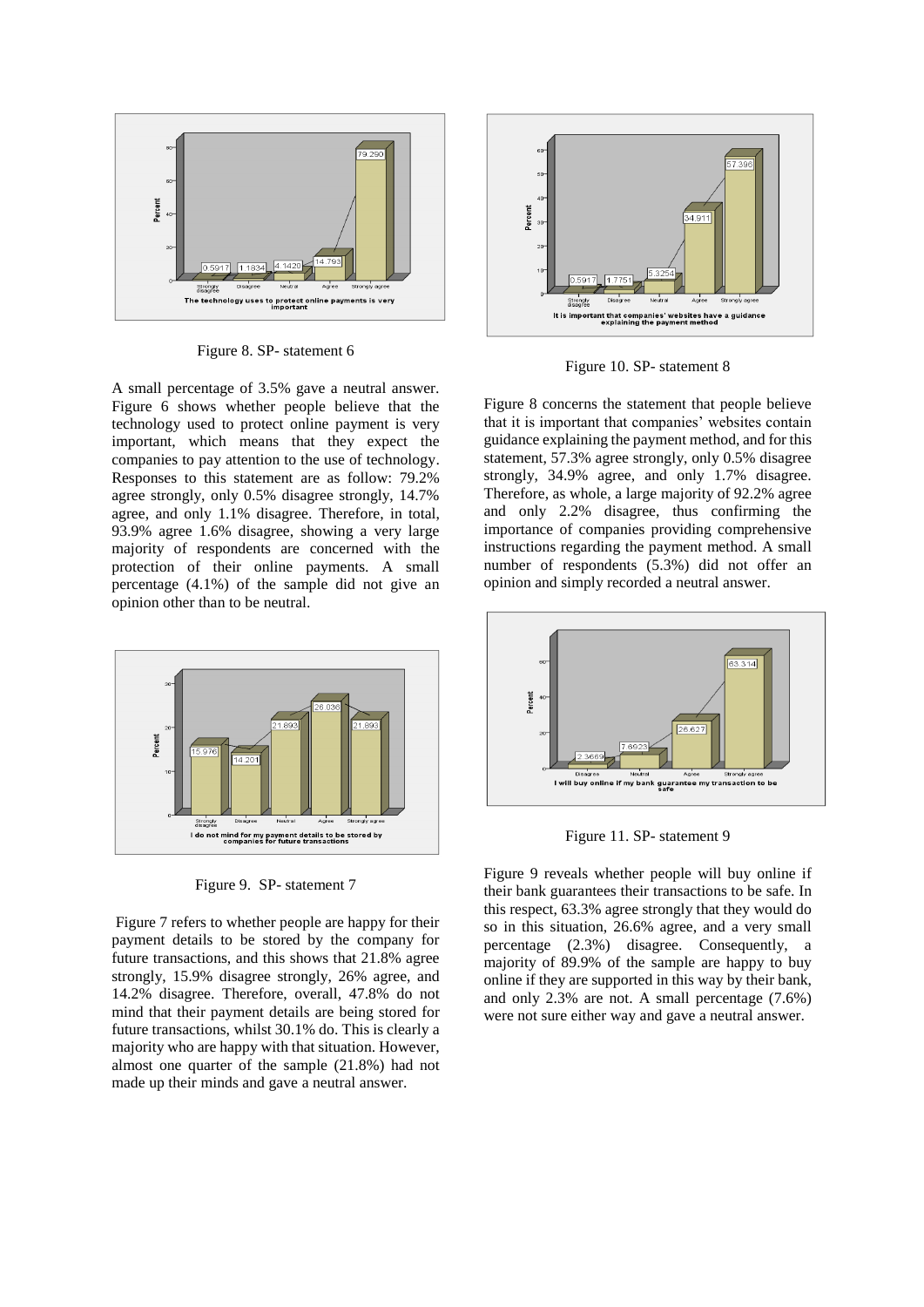|  | Table 4. Summary of the results |  |  |
|--|---------------------------------|--|--|
|--|---------------------------------|--|--|

| *tem   | $SA\%$ | $A\%$ | $N\%$ | D%   | SD%  |
|--------|--------|-------|-------|------|------|
| $SP-1$ | 3.6    | 29.0  | 37.3  | 13.6 | 16.6 |
| $SP-2$ | 11.8   | 49.7  | 23.7  | 10.1 | 4.7  |
| $SP-3$ | 33.1   | 49.1  | 14.2  | 1.8  | 1.8  |
| $SP-4$ | 86.4   | 10.1  | 3.0   |      | .6   |
| $SP-5$ | 82.2   | 13.0  | 3.6   | .6   | .6   |
| $SP-6$ | 79.3   | 14.8  | 4.1   | 1.2  | .6   |
| $SP-7$ | 21.9   | 26.0  | 21.9  | 14.2 | 16.0 |
| $SP-8$ | 57.4   | 34.9  | 5.3   | 1.8  | .6   |
| $SP-9$ | 63.3   | 26.6  | 7.7   | 2.4  |      |

\*Strongly Agree (SA), Agree (A), Neutral (N), Disagree (D) and Strongly Disagree (SD).

## **4.3. Hypotheses Testing of Security and Payment**

Table 3 provides the results obtained for each hypothesis. This test for this sample is applied in order to distinguish the significance (and hence, the similarities if there are any) in different environments with the same group of people. Using this method, it is possible to establish whether there are any differences that are statistically significant. Nine main hypotheses were developed in total  $(H_1, H_2, H_3)$ ,  $H_4$ ,  $H_5$ ,  $H_6$ ,  $H_7$ ,  $H_8$  and  $H_9$ ) were subjected to the Chi-Square Test and the results are as follows:

*H*1*. There is a high level of trust by Saudi citizens in the UK as they do not mind providing their payment details to the UK companies* 

*H2. There is a high level of trust by Saudi citizens in the UK as they do not mind providing their payment details to overseas companies*

*H3. There is a significant preference by Saudi citizens living in the UK in companies that provide different payment methods*

*H4. There is a significant believe by Saudi citizens living the UK who think, companies must have a secure payment system*

*H5. There a significant believe by Saudi citizens living the UK who believe, companies should make the security of the payments clear on their websites*

*H6. There is a high level of believe by Saudi citizens living the UK, that the technology used to protect online payments is very important*

*H7. There is a high level of trust by Saudi citizens in the UK as they do not mind for their payment details to be stored by the company for future transactions*

*H8. There is a significant believe by Saudi citizens living the UK who think, it is important that companies' websites have a guidance explaining the payment methods*

*H9. There is a high level of trust by Saudi citizens living the UK who think they will buy online if their bank guarantees their transaction to be safe*

The Chi-Square Test was conducted to test the hypothesis of this study and also to discover the significance of security of the payment transactions and results of customers' beliefs. These are displayed in Table 5. Therefore, it is evident that the value of Asymptotic Sig is (0.000) which is less than the significance level of 0.000 for all hypotheses. Consequently, it is determined that security and payment transactions significantly affect Saudis in the UK regarding their influence of advanced and Secure E-Commerce Environment in the UK. Thus, all hypotheses were accepted.

Table 5. Chi-Square Test

| Items            | Chi-Square | Mean   | Asymp |
|------------------|------------|--------|-------|
|                  |            |        | Sig.  |
| H1.              | 59.373     | 2.8935 | .000  |
| H <sub>2</sub> . | 109.373    | 3.5385 | .000  |
| H3.              | 145.172    | 4.1006 | .000  |
| H4.              | 342.976    | 4.8166 | .000  |
| H <sub>5</sub> . | 418.071    | 4.7574 | .000  |
| H <sub>6</sub> . | 382.331    | 4.7101 | .000  |
| H7.              | 7.893      | 3.2367 | .000  |
| H8.              | 215.053    | 4.4675 | .000  |
| H9.              | 154.290    | 4.5089 | .000  |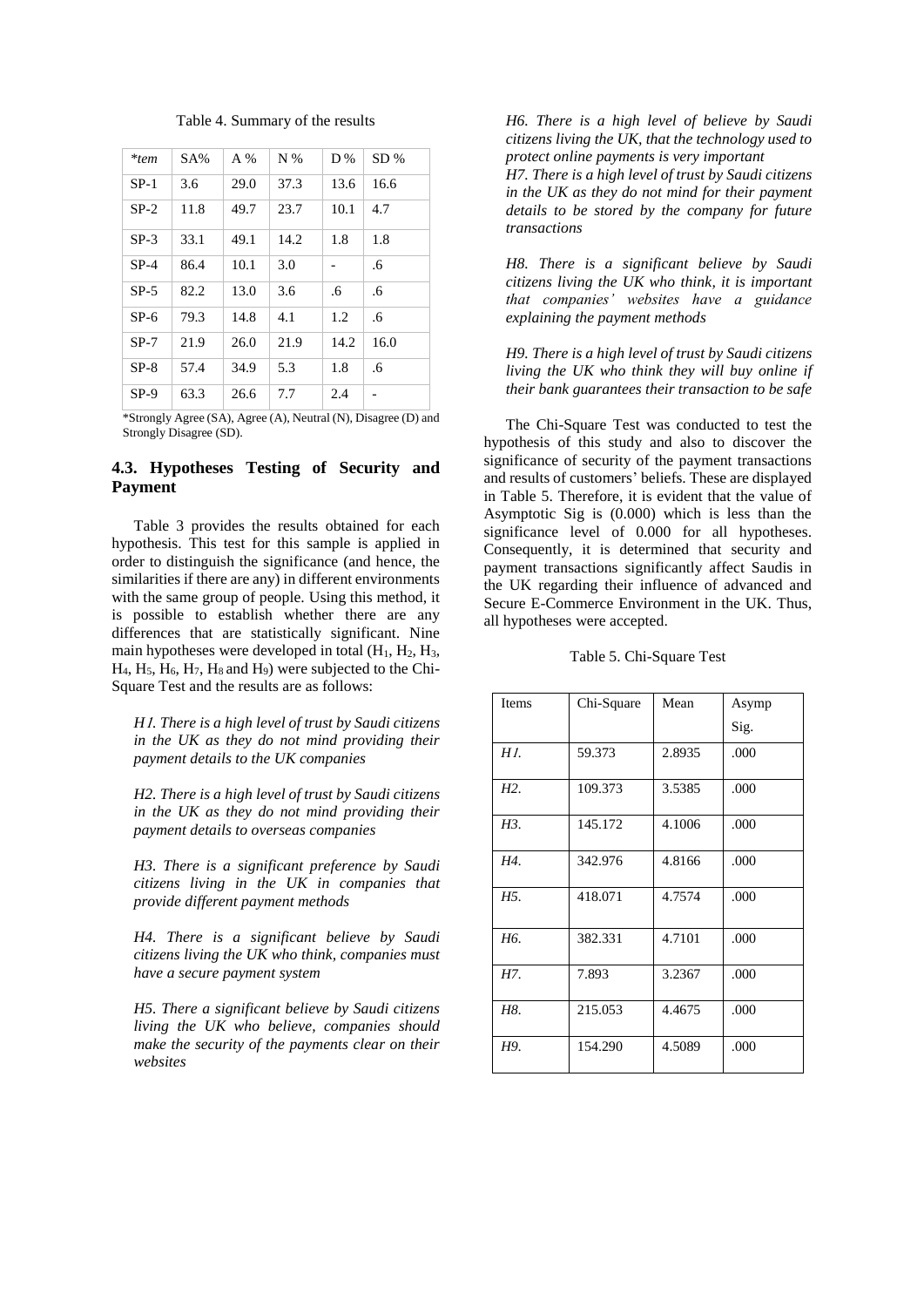# **5. Discussion**

The literature has outlined that E-Commerce usage, security and payment, of online sellers as issues influencing the behaviour of Saudis toward engaging in E-Commerce. These results are similar to, and support the study conducted by [3, 11, 17], that found information privacy to feature as one of the main obstacles to the development of E-Commerce.

Development of trust depends on the levels of trust. According on our finding 86.4% of customers strongly agreed that companies must have a secure payment system supporting the results reported in [18] when they reported anxiety about 'stolen credit cards numbers' and the lack 'in providing a secure payment platform'.

As shown above, concerns about payment over the Internet must be allayed if the integrity of the entire system is not to be challenged. Thus, stages must be implemented by online venders to avoid security breaches and fraud [9]. The poor security of the online environment in respect of personal information being illegally accessed is a major challenge to E-C-commerce [10], and the optimal use of security measures is essential to create the trustworthiness needed to assist the growth of E-Commerce [3]. In the Saudi context, several issues are currently causing the slow development of E-Commerce, and the lack of effective payment systems, and the difficulties encountered in transacting with banks are among these [22],. These problems generate a lack of trust which is identified as the greatest deterrent to customers' confidence in Internet payment systems, and as a result there should be access to secure online payment gateways to guarantee safety when paying for goods and services online [19] Simultaneously, during the purchase operation, companies should provide step-by-step information for customers and real-time assurances of how their information is being handled [13]. This is particularly important where Web merchants do not have real-world equivalents of their Web stores (e.g., amazon) since there is no possibility to visit in person in the event of a problem. According to [20], access to secure online payment platforms is the best way to rise the protection of online payment and this is also confirmed by this study. Therefore, Security and Payment have strong impact of encouraging Saudis in the UK.

#### **6. Conclusion**

This study was carried out to investigate the environmental influence affecting Saudi citizens in using E-Commerce in the UK with regards their perspective to security and payment in an Advanced E-Commerce Environment.

The outcomes are provided in the previous section. In general, a significant analysis of these early results shows that, Saudis in the UK are more open and/or have trust in providing their payment details when shopping online. It is worth noting the difference in accepting Saudi customers to provide their payment details.

All hypotheses reveal a significance in respect of customer satisfaction regarding developed E-Commerce environments, as the security of the transactions in payment systems is very high. Therefore, the alternative hypotheses are that there are secure payment transaction systems regarding the satisfaction with using the online payment of Saudi citizens living in the UK, are upheld. These results suggest that secure advanced environments of online transactions really do affect online shopping. Specifically, they indicate that when customers find a developed online environment, they feel confidence in their online transactions. Therefore, their engagement with E-Commerce increases, which thereby increases the secure online environment, regardless of the customers' background.

# **7. References**

[1] A. Mostafaeipour, "Contagion Aspects of Implementing E-commerce: A Case Study of B2C". International Journal of Computer Applications, Vol. 29, No. 10, pp. 32-40, 2011.

[2] Centre for Retail Research (CRR), 2014. [online], http://www.retailresearch.org/onlineretailing.phplast accessed on 11 May 2016.

[3] F. Belanger, J.S. Hiller, & W. J. Smith, "Trustworthiness in electronic commerce: the role of privacy, security, and site attributes", The Journal of Strategic Information Systems, Vol.11, No. 3, pp. 245-270, 2002.

[4] H. A. Al-Salamin, & A. A. Al-Hammad, "Attitude of Consumers towards Online Shopping With Special Reference to Al-Hassa Region (KSA)", Journal of WEI Business and Economics, Vol. 3, No. 3, pp. 39-56, 2014.

[5] H. Alshehri, & F. Meziane, "An Investigation into Saudi Online Shoppers' Behaviour Abroad", Developments in eSystems Engineering (DeSE), IEEE Xplore. Abu Dhabi, pp. 323-327, , December 2013 [Sixth International Conference. Abu Dubi. 2013]

[6] H. Alshehri, and F. Meziane, "Current State of Internet Growth and Usage in Saudi Arabia and Its Ability to Support E-Commerce Development", Journal of Advanced Management Science, Vol. 5, No. 2 pp. 127-132, March 2017. Doi. 10.18178/joams. 5.2. 127-123.